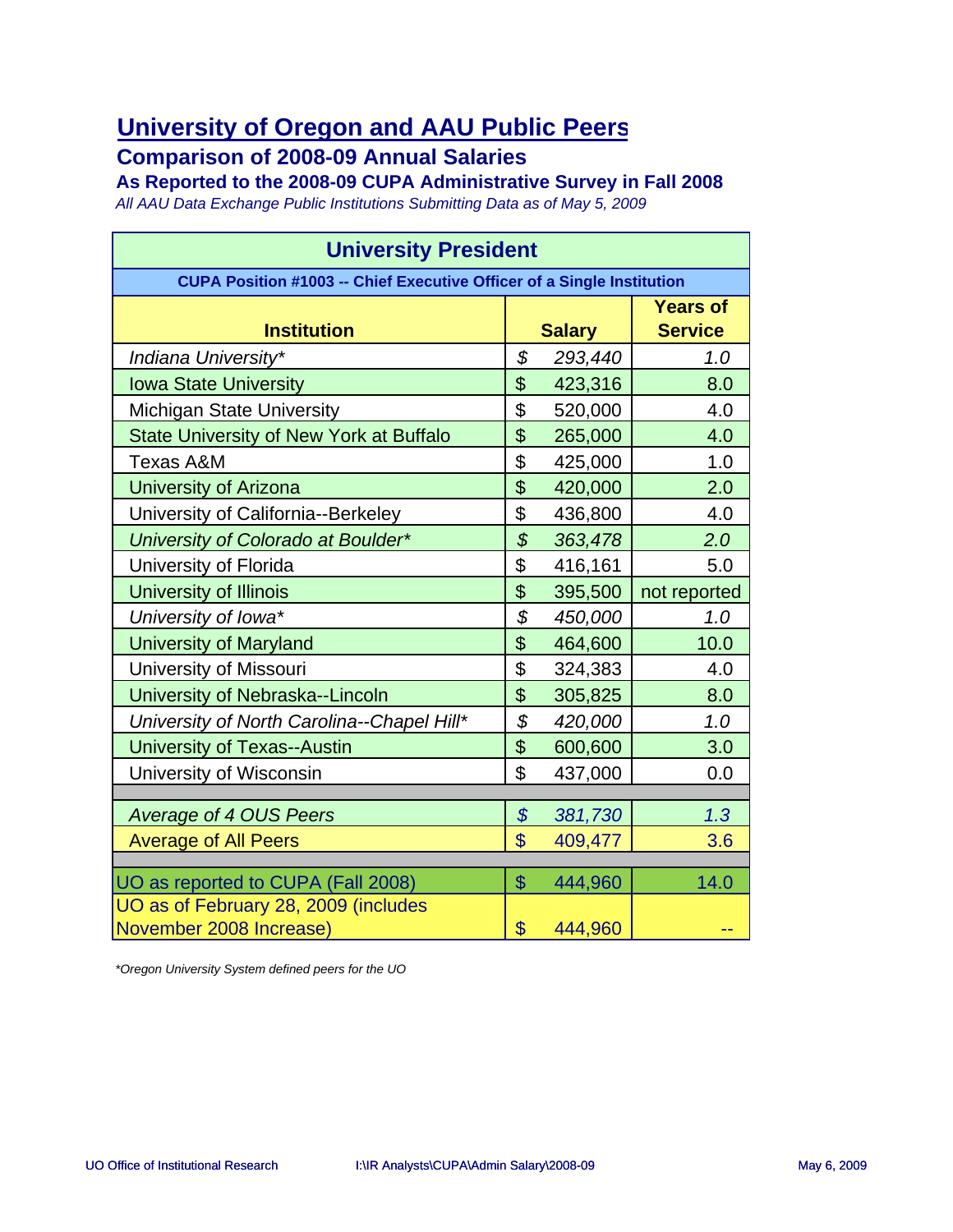#### **Comparison of 2008-09 Annual Salaries**

**As Reported to the 2008-09 CUPA Administrative Survey in Fall 2008** *All AAU Data Exchange Public Institutions Submitting Data as of May 5, 2009*

| <b>Senior Vice President and Provost</b>                                 |                                             |               |                                   |
|--------------------------------------------------------------------------|---------------------------------------------|---------------|-----------------------------------|
| <b>CUPA Position #1026 -- Chief Academic Affairs Officer and Provost</b> |                                             |               |                                   |
| <b>Institution</b>                                                       |                                             | <b>Salary</b> | <b>Years of</b><br><b>Service</b> |
| <b>Iowa State University</b>                                             | \$                                          | 326,581       | 1.0                               |
| <b>Michigan State University</b>                                         | \$                                          | 340,000       | 3.0                               |
| <b>Ohio State University</b>                                             | \$                                          | 517,500       | 1.0                               |
| <b>Purdue University</b>                                                 | \$                                          | 309,000       | 0.0                               |
| <b>Rutgers University</b>                                                | \$                                          | 450,000       | 5.0                               |
| <b>State University of New York at Buffalo</b>                           | \$                                          | 272,875       | 4.0                               |
| <b>Texas A&amp;M</b>                                                     | \$                                          | 350,000       | 0.0                               |
| University of Arizona                                                    | \$                                          | 350,000       | 0.0                               |
| University of California--Berkeley                                       | \$                                          | 309,100       | 3.0                               |
| University of Colorado at Boulder*                                       | $\boldsymbol{\mathcal{S}}$                  | 292,990       | 2.0                               |
| University of Florida                                                    | \$                                          | 300,000       | 0.0                               |
| <b>University of Illinois</b>                                            | \$                                          | 352,500       | not reported                      |
| University of Iowa*                                                      | \$                                          | 350,000       | 0.0                               |
| <b>University of Kansas</b>                                              | \$                                          | 302,089       | 2.0                               |
| University of Maryland                                                   | \$                                          | 310,740       | 1.0                               |
| <b>University of Michigan*</b>                                           | $\boldsymbol{\mathcal{S}}$                  | 366,331       | 2.0                               |
| University of Minnesota                                                  | \$                                          | 340,750       | 4.0                               |
| <b>University of Missouri</b>                                            | \$                                          | 255,695       | 3.0                               |
| University of Nebraska--Lincoln                                          | \$                                          | 254,582       | 4.0                               |
| University of North Carolina--Chapel Hill*                               | $\boldsymbol{\mathcal{S}}$                  | 350,000       | 3.0                               |
| University of Pittsburgh                                                 | \$                                          | 348,000       | 14.0                              |
| University of Texas--Austin                                              | \$                                          | 369,925       | 2.0                               |
| University of Wisconsin                                                  | \$                                          | 248,100       | 3.0                               |
|                                                                          |                                             |               |                                   |
| <b>Average of 4 OUS Peers</b>                                            | $\boldsymbol{\mathcal{S}}$<br>$\frac{1}{2}$ | 339,830       | 1.8                               |
| <b>Average of All Peers</b>                                              |                                             | 333,337       | 2.6                               |
| UO as reported to CUPA (Fall 2008)                                       | $\mathcal{S}$                               | 295,000       | 0.0                               |
| UO as of February 28, 2009 (includes                                     |                                             |               |                                   |
| November 2008 Increase)                                                  | \$                                          | 295,000       |                                   |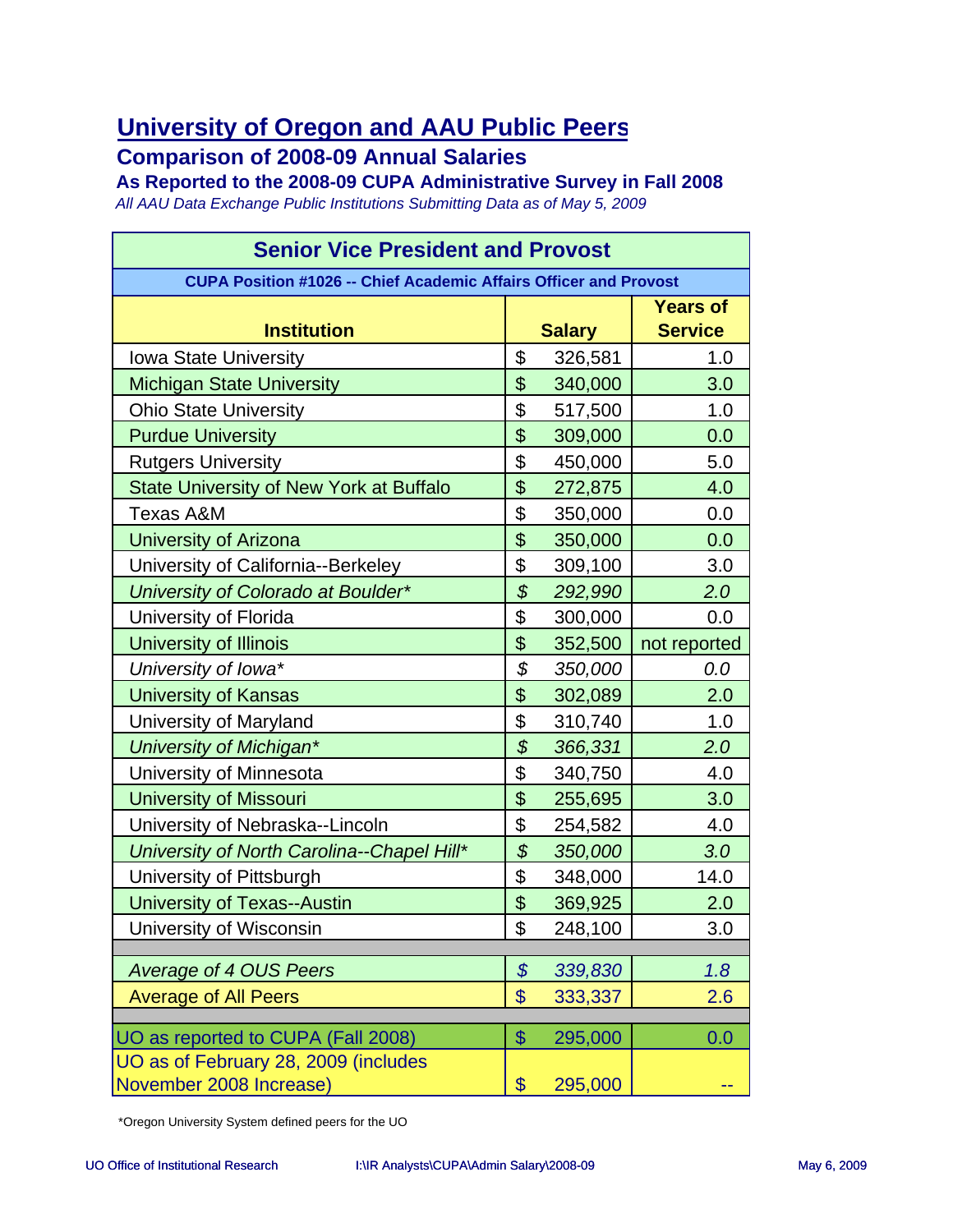**Comparison of 2008-09 Annual Salaries**

**As Reported to the 2008-09 CUPA Administrative Survey in Fall 2008** *All AAU Data Exchange Public Institutions Submitting Data as of May 5, 2009*

| <b>Vice President for Research and Graduate Studies</b> |                            |               |                                   |
|---------------------------------------------------------|----------------------------|---------------|-----------------------------------|
| <b>CUPA Position #1027 -- Chief Research Officer</b>    |                            |               |                                   |
| <b>Institution</b>                                      |                            | <b>Salary</b> | <b>Years of</b><br><b>Service</b> |
| Indiana University*                                     | \$                         | 200,000       | 4.0                               |
| <b>Iowa State University</b>                            | \$                         | 243,297       | not reported                      |
| <b>Michigan State University</b>                        | \$                         | 250,000       | 4.0                               |
| <b>Ohio State University</b>                            | \$                         | 285,130       | 0.0                               |
| <b>Purdue University</b>                                | \$                         | 285,000       | 0.0                               |
| <b>Rutgers University</b>                               | \$                         | 261,225       | 2.0                               |
| State University of New York at Buffalo                 | \$                         | 245,958       | 3.0                               |
| University of Arizona                                   | \$                         | 218,066       | 3.0                               |
| University of Florida                                   | \$                         | 339,150       | 20.0                              |
| University of Iowa*                                     | \$                         | 285,000       | 3.0                               |
| <b>University of Kansas</b>                             | \$                         | 280,000       | 1.0                               |
| <b>University of Maryland</b>                           | \$                         | 256,872       | 2.0                               |
| University of Michigan*                                 | \$                         | 315,979       | 3.0                               |
| <b>University of Minnesota</b>                          | \$                         | 258,500       | 3.0                               |
| <b>University of Missouri</b>                           | \$                         | 195,000       | 0.0                               |
| University of Nebraska--Lincoln                         | \$                         | 241,545       | 7.0                               |
| University of North Carolina--Chapel Hill*              | \$                         | 315,000       | 7.0                               |
| <b>University of Pittsburgh</b>                         | \$                         | 192,246       | 13.0                              |
| University of Texas--Austin                             | \$                         | 302,935       | 10.0                              |
| <b>University of Wisconsin</b>                          | \$                         | 232,157       | 7.0                               |
|                                                         |                            |               |                                   |
| <b>Average of 4 OUS Peers</b>                           | $\boldsymbol{\mathcal{S}}$ | 278,995       | 4.3                               |
| <b>Average of All Peers</b>                             | $\boldsymbol{\mathsf{S}}$  | 260,153       | 4.8                               |
| UO as reported to CUPA (Fall 2008)                      | $\mathcal{S}$              | 190,846       | 8.0                               |
| UO as of February 28, 2009 (includes                    |                            |               |                                   |
| November 2008 Increase)                                 | \$                         | 197,280       | --                                |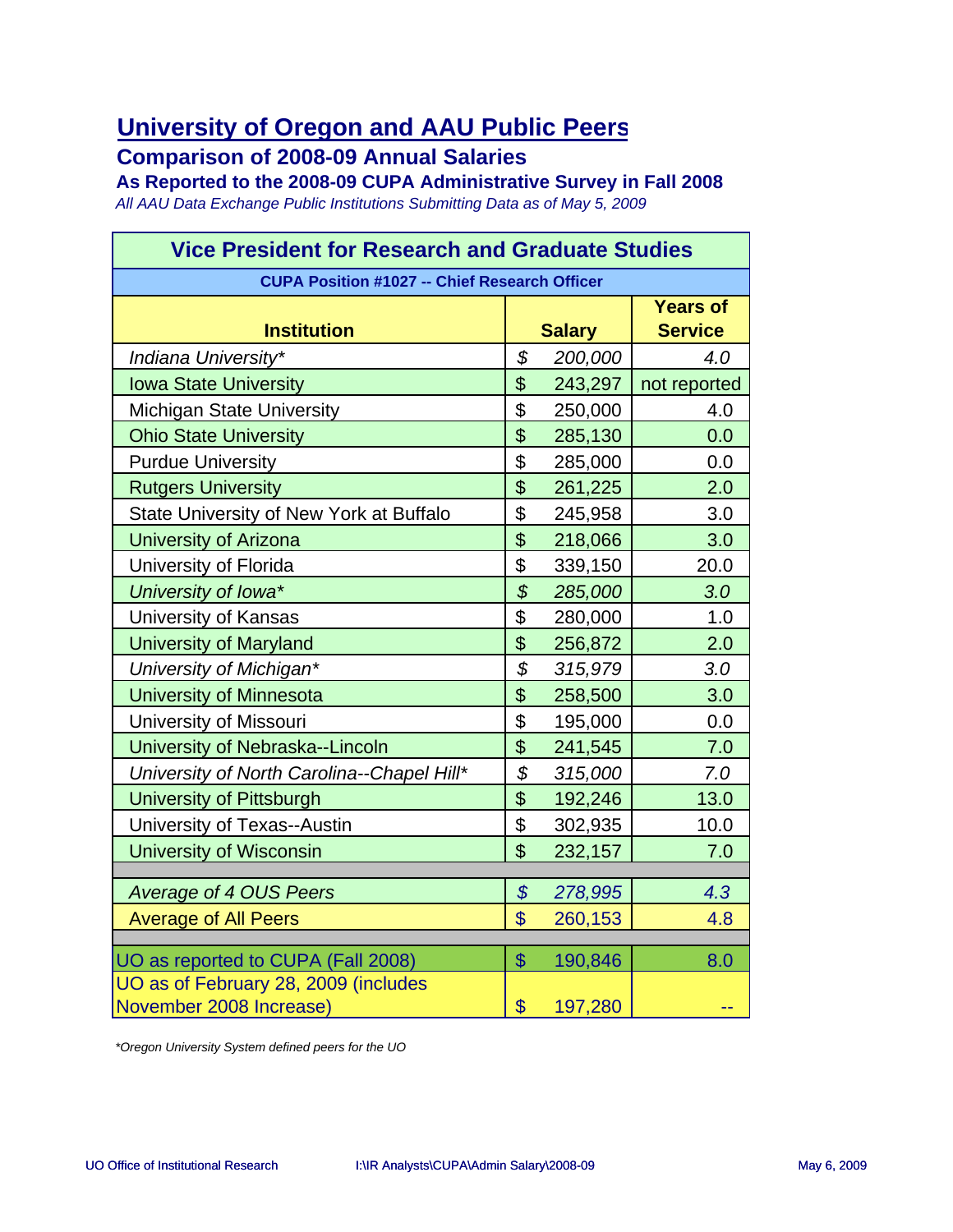**Comparison of 2008-09 Annual Salaries**

**As Reported to the 2008-09 CUPA Administrative Survey in Fall 2008** *All AAU Data Exchange Public Institutions Submitting Data as of May 5, 2009*

| <b>Vice President for Finance and Administration</b> |                            |               |                                   |
|------------------------------------------------------|----------------------------|---------------|-----------------------------------|
| <b>CUPA Position #1029 -- Chief Business Officer</b> |                            |               |                                   |
| <b>Institution</b>                                   |                            | <b>Salary</b> | <b>Years of</b><br><b>Service</b> |
| <b>Iowa State University</b>                         | \$                         | 265,488       | 24.0                              |
| <b>Michigan State University</b>                     | \$                         | 310,000       | 9.0                               |
| <b>Ohio State University</b>                         | \$                         | 341,550       | 9.0                               |
| <b>Purdue University</b>                             | \$                         | 342,900       | 4.0                               |
| <b>Rutgers University</b>                            | \$                         | 147,800       | 2.0                               |
| <b>University of Arizona</b>                         | \$                         | 225,000       | 17.0                              |
| University of Florida                                | \$                         | 235,620       | 8.0                               |
| University of Iowa*                                  | $\mathcal{L}$              | 353,098       | 15.0                              |
| University of Kansas                                 | \$                         | 161,000       | 0.0                               |
| <b>University of Maryland</b>                        | \$                         | 184,211       | 5.0                               |
| University of Minnesota                              | \$                         | 231,500       | 6.0                               |
| <b>University of Missouri</b>                        | \$                         | 180,795       | 5.0                               |
| University of Nebraska--Lincoln                      | \$                         | 223,234       | 8.0                               |
| University of North Carolina--Chapel Hill*           | $\boldsymbol{\mathcal{S}}$ | 340,000       | 2.0                               |
| University of Wisconsin                              | \$                         | 242,112       | 6.0                               |
|                                                      |                            |               |                                   |
| <b>Average of 2 OUS Peers</b>                        | $\boldsymbol{\mathcal{S}}$ | 346,549       | 8.5                               |
| <b>Average of All Peers</b>                          | $\mathbf{\$}$              | 252,287       | 8.0                               |
| UO as reported to CUPA (Fall 2008)                   | $\mathfrak{S}$             | 205,307       | 3.0                               |
| UO as of February 28, 2009 (includes                 |                            |               |                                   |
| November 2008 Increase)                              | $\mathbf{\$}$              | 212,493       |                                   |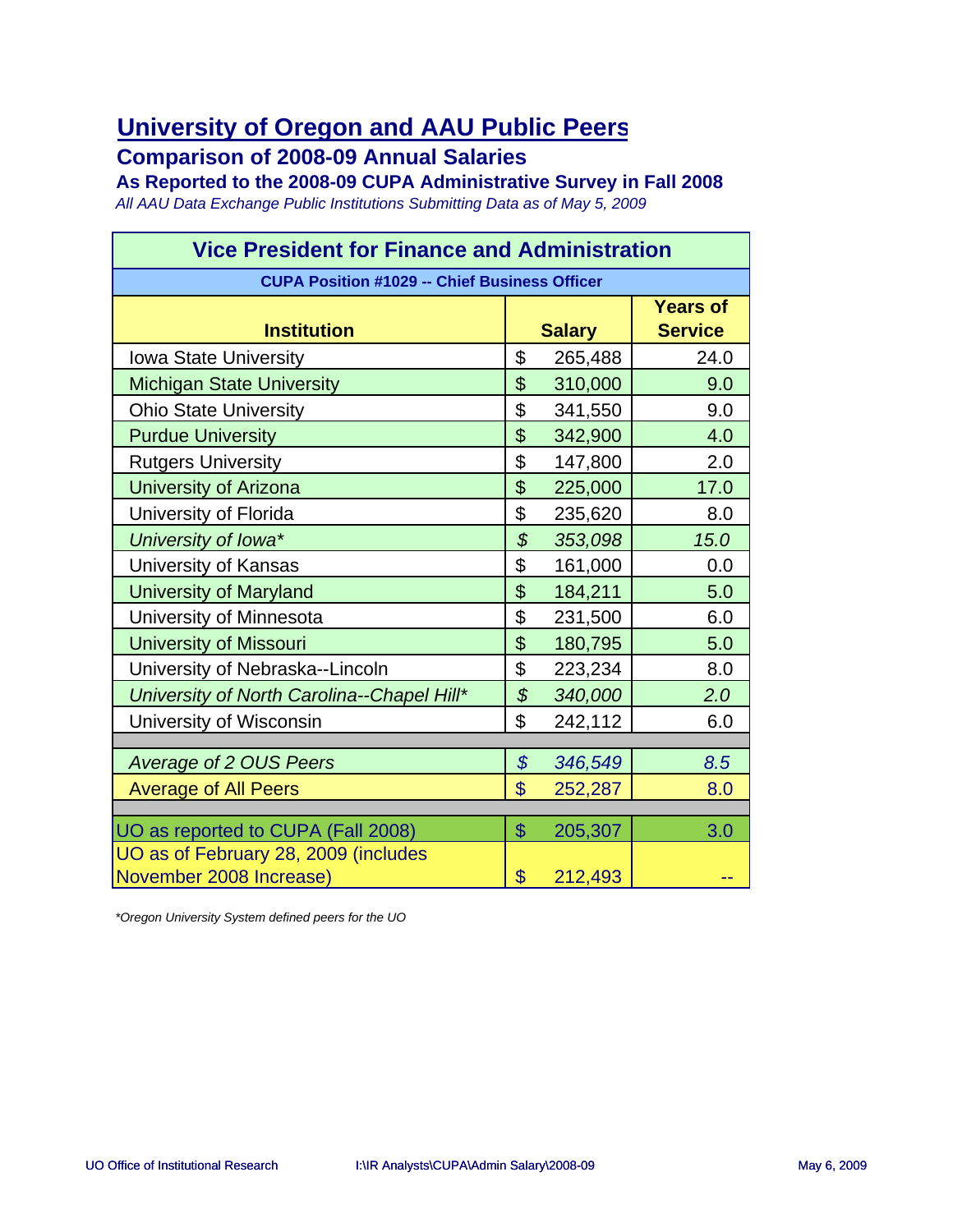#### **Comparison of 2008-09 Annual Salaries**

**As Reported to the 2008-09 CUPA Administrative Survey in Fall 2008**

*All AAU Data Exchange Public Institutions Submitting Data as of May 5, 2009*

| <b>General Counsel</b>                                                      |                            |               |                                   |
|-----------------------------------------------------------------------------|----------------------------|---------------|-----------------------------------|
| <b>CUPA Position #1036 -- Chief Legal Affairs Officer (General Counsel)</b> |                            |               |                                   |
| <b>Institution</b>                                                          |                            | <b>Salary</b> | <b>Years of</b><br><b>Service</b> |
| <b>Iowa State University</b>                                                | \$                         | 195,524       | 14.0                              |
| <b>Michigan State University</b>                                            | \$                         | 300,000       | 13.0                              |
| <b>Ohio State University</b>                                                | \$                         | 305,000       | 3.0                               |
| <b>Rutgers University</b>                                                   | \$                         | 270,000       | 4.0                               |
| State University of New York at Buffalo                                     | \$                         | 178,200       | not reported                      |
| <b>University of Arizona</b>                                                | \$                         | 225,000       | 10.0                              |
| University of California--Berkeley                                          | \$                         | 180,900       | 35.0                              |
| <b>University of Florida</b>                                                | \$                         | 249,000       | 2.0                               |
| University of Iowa*                                                         | \$                         | 224,000       | 3.0                               |
| <b>University of Kansas</b>                                                 | \$                         | 169,950       | 8.0                               |
| University of Maryland                                                      | \$                         | 167,926       | 11.0                              |
| University of Michigan*                                                     | \$                         | 295,000       | 0.0                               |
| University of Minnesota                                                     | \$                         | 288,400       | 16.0                              |
| University of North Carolina--Chapel Hill*                                  | $\boldsymbol{\mathcal{S}}$ | 291,200       | 6.0                               |
| University of Texas--Austin                                                 | \$                         | 237,433       | 11.0                              |
| <b>University of Wisconsin</b>                                              | $\mathfrak{S}$             | 151,499       | 0.0                               |
|                                                                             |                            |               |                                   |
| <b>Average of 3 OUS Peers</b>                                               | $\boldsymbol{\mathcal{S}}$ | 270,067       | 3.0                               |
| <b>Average of All Peers</b>                                                 | $\mathbf{\$}$              | 233,065       | 9.1                               |
| UO as reported to CUPA (Fall 2008)                                          | $\mathcal{S}$              | 178,464       | 10.0                              |
| UO as of February 28, 2009 (includes                                        |                            |               |                                   |
| November 2008 Increase)                                                     | \$                         | 184,710       |                                   |